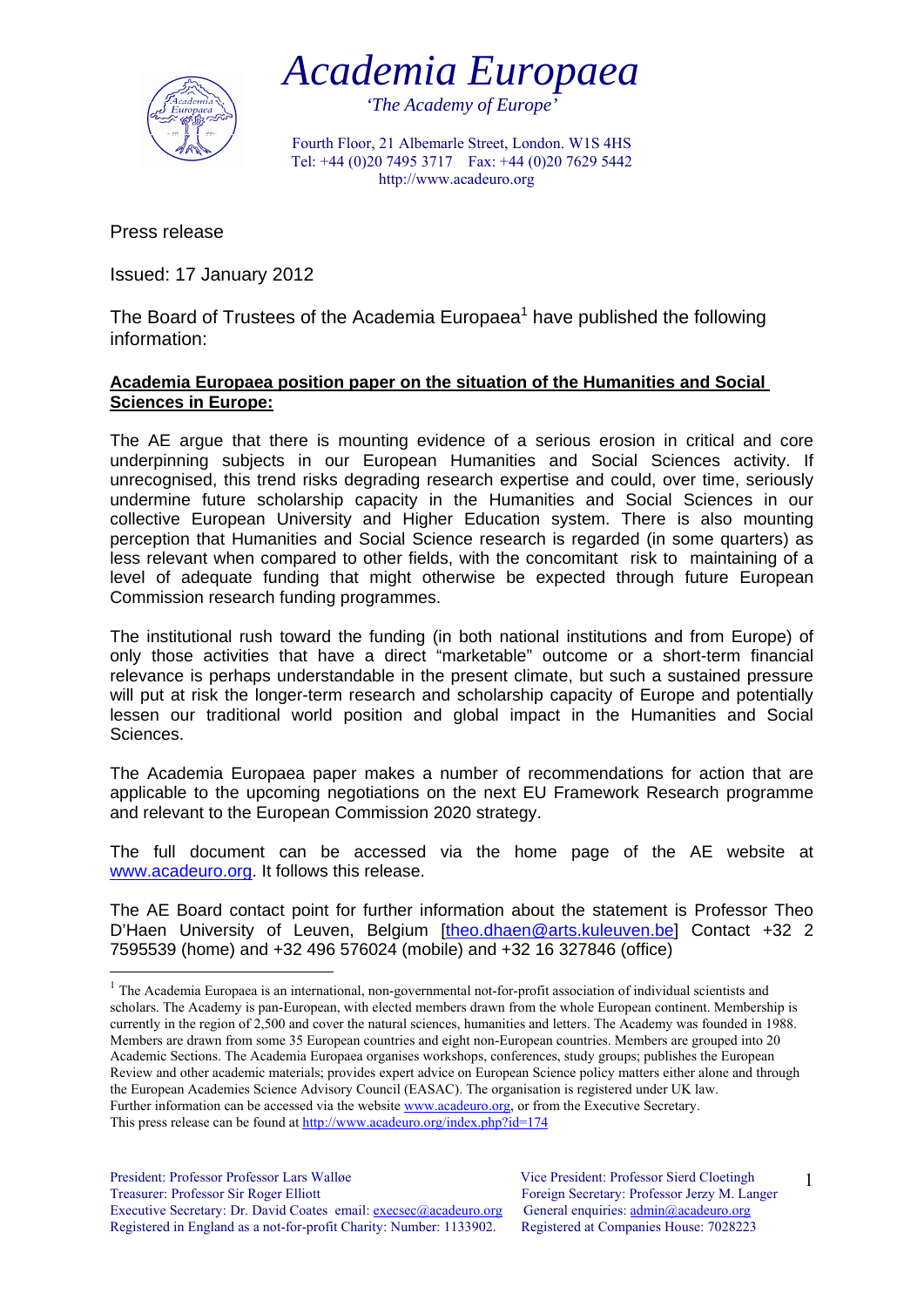

 *Academia Europaea 'The Academy of Europe'* 

General Secretariat - Fourth Floor, 21 Albemarle Street, London. W1S 4HS Tel: +44 (0)20 7495 3717 Fax: +44 (0)20 7629 5442

AE-Knowledge Hub secretariat – AEKH, Rynek 13 , 50-101 Wrocław, Poland

General web: http://www.acadeuro.org

## **Academia Europaea position paper on the situation of the Humanities and Social Sciences in Europe**

## January 2012

**This position paper is aimed at drawing public attention to several potentially dangerous facts and trends relating to the organisation and funding of science and scholarship (in its broadest sense) in Europe; which may soon result in non-recoverable losses in the Humanities and to some extent in the Social Sciences, especially in areas less related to the economic environment. At the same time, we suggest possible short and longer-time remedies and declare our determination to assist the European research community and the decision makers in minimising losses that will be unavoidable if the current situation remains unchanged.** 

The Academia Europaea (AE), as the sole pan-European Academy of Sciences, Humanities and Letters, has actively encouraged interdisciplinary and international research in all areas of learning, promoting dialogue between all European academic traditions, organizational models and disciplines. The AE has constantly promoted activities to explore the interfaces between the humanities, the social sciences and the sciences. It has done so particularly with an eye to European issues, but always open to dialogue with non-European academic traditions. For these reasons, the AE provides a considerable added value with respect to professional societies, national academies of sciences, and for European consortia of humanities and social sciences centres and institutes.

In the last decade, internal and external economic pressures throughout Europe have resulted in university reforms that have increasingly imposed more corporate-styles of management systems. While the public universities have gained greater autonomy to manage their resources, national governments have at the same time set tight(er) limits on public funding. As a consequence, most university authorities now avidly pursue outside funding, which leads to an assessment of academic research and the knowledge generated that is focussed almost exclusively with an eye on short-term economic benefit and research products for the global market. This development now raises the issue of possible conflicts between the integrity and freedom of academic research and the need for corporate income and of short-term material gain. Further, the temptation for universities to invest almost exclusively in the 'immediately profitable' sectors of university life to the detriment of those perceived as less so, risks a grave unbalancing in the relationship between the applied and the 'pure' sciences generally, and especially between those sciences traditionally linked to business and industry (informatics, chemistry, biology, medicine etc.) and the humanities and social sciences.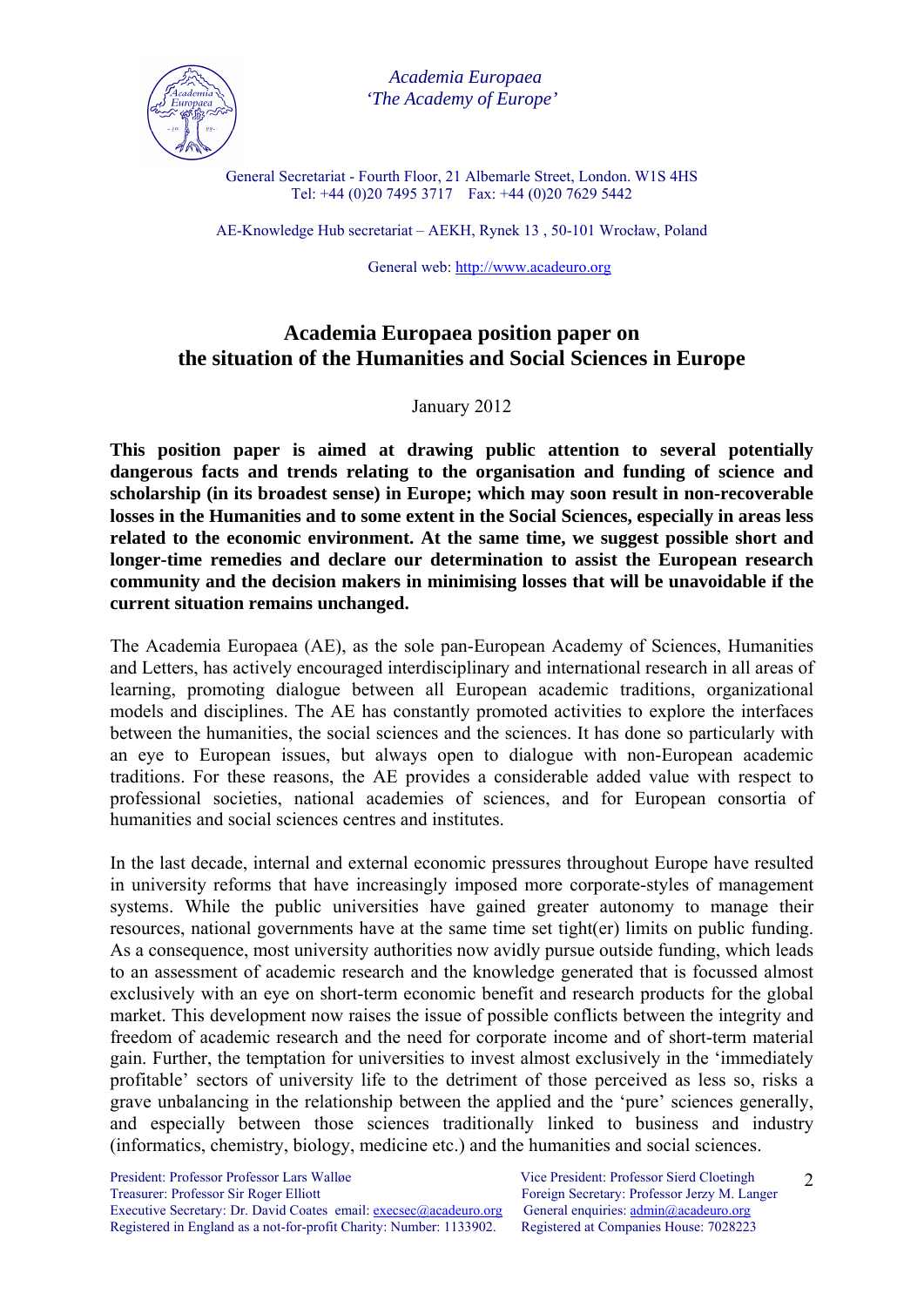Most recent European Commission documents on knowledge and innovation, have emphasised the central role of the social sciences and humanities as integral parts of the programme Horizon 2020.  $2^{\circ}$  These fields are regarded as critical for addressing the societal challenges which are identified as priorities in that programme. The AE strongly welcomes the European Commission's efforts to adequately recognise the Humanities and Social Sciences (HSS) in the context of the future Framework Programme,  $3$ . However, we feel<sup>4</sup> that there is an implication that these investments in scholarship and education could easily still be prioritised only in their ability to deliver outputs of "economic relevance", rather than contributing as a cultural and societal good.<sup>5</sup> 'Innovation' is used in a technocratic sense and not in the broader sense of intellectual creativity, which forms the basis of all research.

Modern mass universities are increasingly seen primarily through the lenses of costs, performance, number of students and exams. Protocols of benchmarking and statistical indicators applicable to the empirical and to the exact sciences are carried over to the humanities: peer-reviewed journal articles outweigh monographs, the name of the publisher, the number of citations, the impact factor of a journal reputation, and whether a publication is international or national,<sup>6</sup> become all-determinative.

As a result, smaller fields and subject disciplines become marginalized, and in many instances are phased out altogether. Larger fields and disciplines that do not 'deliver' along the lines of the preferred 'industrial model' are stripped of research funding and reduced to rote teaching of ever larger groups of students. While the former development also affects certain areas of the natural sciences, the latter applies particularly to the humanities and social sciences. The result, is that in these latter fields the very basis of scholarly research, which should be the foundation on which rests the competent teaching of future generations, our citizens as well as our scholars and scientists, is relentlessly being eroded.

As argued in our earlier responses<sup>4, 5</sup> to the Europe 2020 strategy and to the Green Paper on the CSF: the AE believes that research in the Humanities and Social Sciences is essential for the future of Europe in all time-frames. Only the Humanities and Social Sciences can help develop the transnational sense of a European identity necessary to underpin the social cohesion of the continent. These disciplines are essential for the understanding of different national and personal forms of behaviour, and to elaborate a mutual 'culture of recognition': to move from facing otherness as 'foreign and alien', to come to recognize in the 'other' our own objectified humanity and our common rationality, beyond our natural divisions. In this sense, to invest in the Humanities and Social Sciences is also to invest in deepening our understanding and acceptance of diversity, and in increasing our level of cohesion as European citizens, not through the overarching dominion of one model but through the mutual integration of people's cultural, historical, linguistic, and sometimes antagonistic, differences.

President: Professor Professor Lars Walløe Vice President: Professor Sierd Cloetingh Treasurer: Professor Sir Roger Elliott Foreign Secretary: Professor Jerzy M. Langer Executive Secretary: Dr. David Coates email: execsec@acadeuro.org General enquiries: admin@acadeuro.org Registered in England as a not-for-profit Charity: Number: 1133902. Registered at Companies House: 7028223

<u>.</u>

<sup>&</sup>lt;sup>2</sup> *EUROPE 2020. A strategy for smart, sustainable and inclusive growth* COM(2010) 2020, 3.3.2010<br><sup>3</sup> *From Challenges to Opportunities: Towards a Common Strategic Framework for EU Research and Innovation <i>Funding*, COM(2

<sup>&</sup>lt;sup>4</sup> "Europe 2020, a strategy for smart, sustainable and inclusive growth", a commentary from the Academia *Europaea*. May 2010, http://www.acadeuro.org/index.php?id=174

<sup>5</sup> *A response to the European Commission Green paper: From Challenges to Opportunities: Towards a Common Strategic Framework for EU Research and Innovation* Funding COM(2011) 48, May 2011, http://www.acadeuro.org/index.php?id=26

<sup>6</sup> See the second edition (2011) of the *European Reference Index for the Humanities* (ERIH), which groups the journals in three classes: (1) National; (2) International 1; (3) International 2.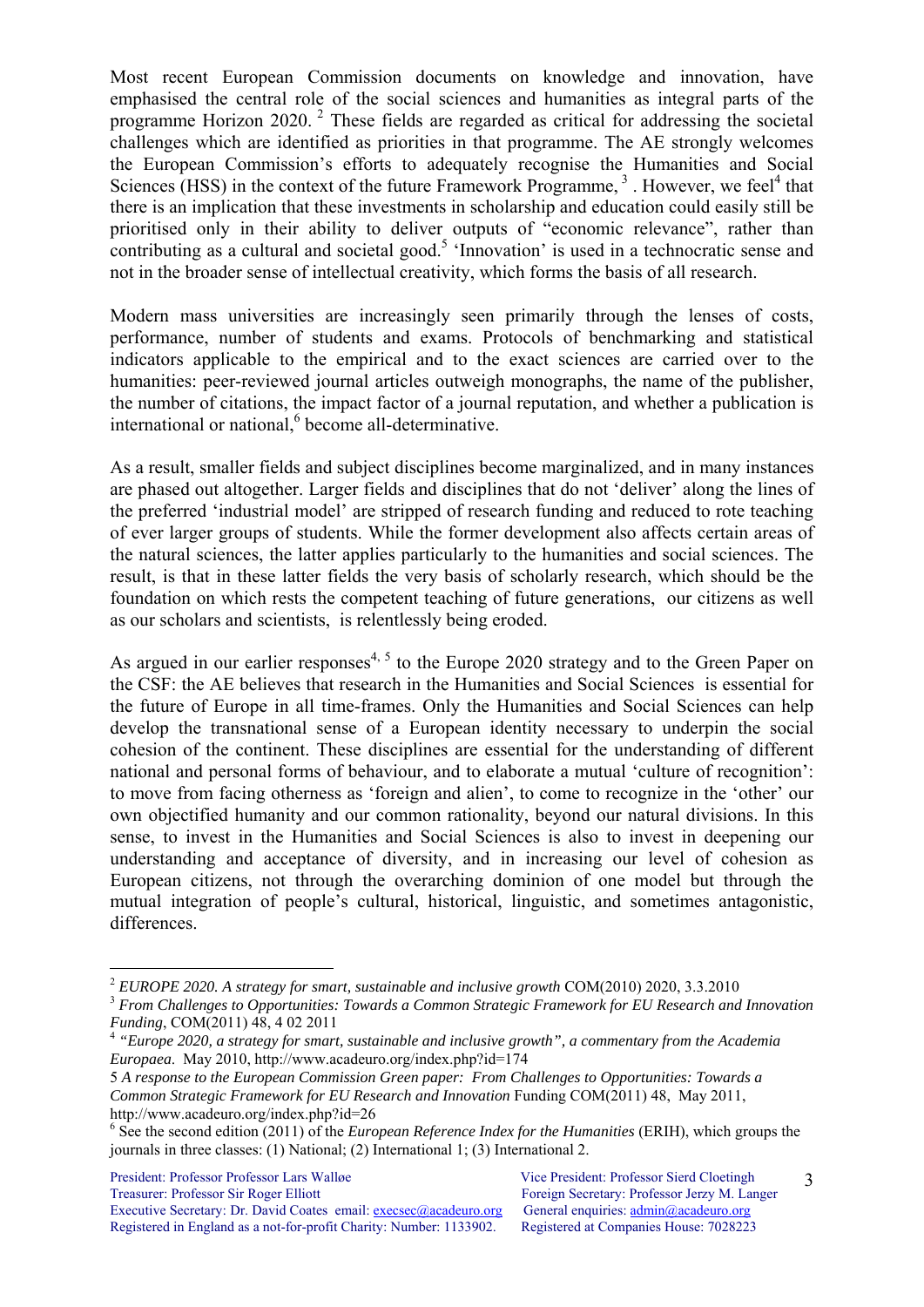Especially important in this regard, is the preservation of research and teaching in the socalled 'small subjects' – not limited to, yet primarily in the Humanities and Social Sciences which because of the economic and institutional pressures outlined above risk disappearing unnoticed state-by-state. Europe has a proud history and research culture in the Humanities and Social Sciences, but that position is under threat from the increasing investments in major sustained programmes in other parts of the world – not only in the USA, but also in South and East Asia. Many, if not all the smaller subjects mentioned, will simply cease to be studied if in Europe we abandon their pursuit. The creep of loss by benign neglect, is a somewhat "silent", but nonetheless real killer and a risk to our longer-term academic competitiveness.

In a wider sense, the Humanities and Social Sciences foster the self-awareness, critical reasoning and methodological reflection that is vital to any democratic decision process. Starting at the level of the individual, and moving up through groups of intellectuals working on scholarly and scientific topics to the processes applied in broader social and political communities. To mention only one issue of topical interest: it is the Humanities and Social Sciences that reflect on ethics in the economic environment, a point not without interest in the current financial crisis. Ethics and good governance are essential for the well-functioning of the globalised contemporary society. Finally, the Humanities and Social Sciences are essential to nourish our spiritual life, imagination and creativity, and to understand both ourselves and man's relationship to his environment.

## *Recommendations*

1

Because of all this, we think it is vital that the EC ensure that all member states and associated states maintain and foster a viable, high quality research and education base, also for the Humanities and Social Sciences. Moreover, the AE also is of the opinion that the EC itself, through its FPs, and in the first instance *Horizon 2020*, should move to allocate adequate financial support for the Humanities and Social Sciences. We welcome very much the positive signals coming from the EC in this regard.<sup>7</sup>

Taking into account our assessment of the current situation of European research in the Humanities and Social Sciences as outlined above, the AE recommends to all concerned:

- 1. to re-consider the issue of the evaluation of research in the Humanities and Social Sciences, discussing the use and abuse of bibliometrics, impact factors and peerreview criteria, for it is apparent that papers written by non-Anglophone scholars from institutions outside of the Anglophone world have significantly less chance of being accepted in international journals that the main metrics databases utilise;
- 2. to support the creation of multi-disciplinary regional and cultural studies, with a sufficient critical mass to be able to conduct a profound dialogue between the different branches of the Humanities, on the interfaces between the arts and the sciences, and on the role of heuristic and basic ideas in science and scholarship;
- 3. to promote cohesion among historically divided and traumatized communities, and to further integration between the different European cultural, scientific and scholarly traditions, all too often and for too long divided ideologically or religiously;
- 4. to recreate an adequate motivation system for academic work in the HSS at both national and EU level, through the system of grants, stipends, mobility funds and suitable prizes;

<sup>7</sup> Máire GEOGHEGAN-QUINN European Commissioner for Research, Innovation and Science "*The future of Social Sciences and Humanities in Horizon 2020*" Speech at the British Academy London - 10 November 2011, http://europa.eu/rapid/pressReleasesAction.do?reference=SPEECH/11/741&format=HT